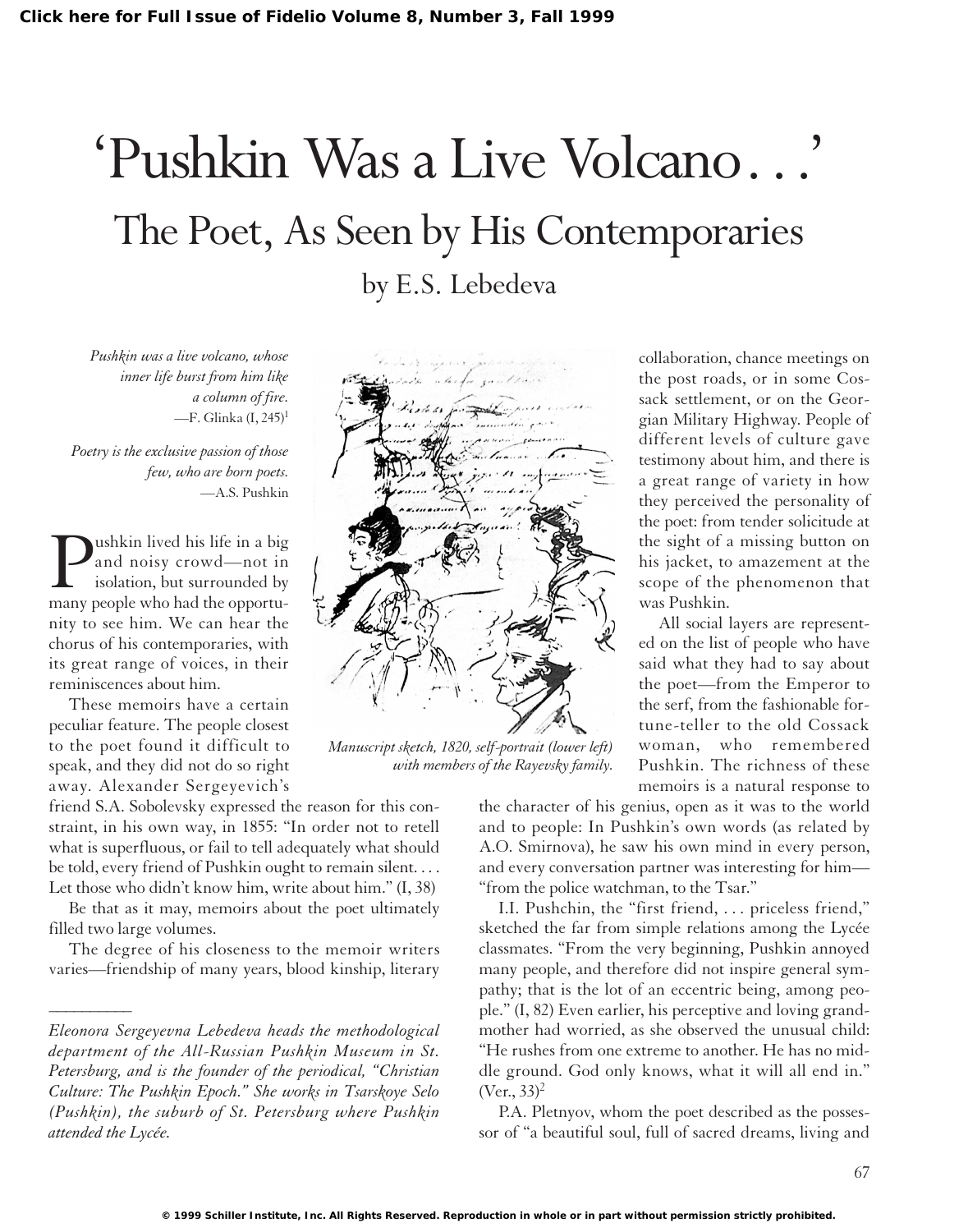clear poetry, lofty thoughts and simplicity," formulated his amazement at Pushkin, in this way: "The ardent nature of his soul, fused with his clarity of mind, made him an extraordinary, even strange being, in whom all qualities took an extreme form." (II, 254)

In 1820, I.A. Capodistria, chief of the Collegium of Foreign Affairs, wrote upon sending Pushkin to General Inzov in the South: "There is no extreme, into which this unfortunate young man would not fall, nor is there any degree of perfection, which he could not attain, highly gifted as he is." (Ver., 90)

Count Benkendorf recorded the paradox of Pushkin,

from his own point of view: "Pushkin united in himself two unique beings: He was a great poet, and a great liberal, hating any authority."

Adam Mickiewicz saw the uniqueness of his Russian fellow writer, in his combination of poetic genius and civic, historical thinking: "The bullet that felled Pushkin inflicted a terrible blow against intellectual Russia. Now Russia has excellent writers . . . . But nobody will replace Pushkin. Only once is it granted to a country, to produce a person, who unites in himself to such a degree such diverse and, seemingly, mutually exclusive qualities." (I, 143)

Russian religious philosophy has remarked upon Pushkin's antinomic nature, from an ontological standpoint.3

The comments cited above are sweeping statements about the poet's personality. Other observers record more particular, but very striking contradictions in the poet's character, actions, and psyche.

"I knew Alexander Sergeyevich as a quick-tempered person, sometimes to the point of frenzy," testified his Kishinyov acquaintance, Lt. Col. I.P. Liprandi, "but at a moment of danger, specifically, when he came face to face with death, at which moment a person completely reveals himself, Pushkin was to a high degree imperturbable. . . . When things reached that barrier, he was as cool as ice.... In such cases, I have rarely encountered such a nature as Pushkin's. These two extremes, united as they were in Alexander Sergeyevich, must be very rare." (I, 316)

The poet's brother recalls: "Pushkin was not good-looking, but his face was expressive and animated; he was short . . . but slim, strong and well-built. Women liked Pushkin; he fascinated them, and he inspired more than a few passions in his time. When he was flirting with a woman or when he was genuinely engaged with her, his conversation became unusually alluring. It should be noted that one rarely meets a person, who can express himself as indifferently and insufferably as Pushkin used to, when he was not interested in the topic of discussion. But he would become brilliantly eloquent, when it had to do with something close to his heart. Then he was a poet, and rather more inspired than in any of his compositions." (I, 63)

The remarks of A.N. Vulf, "the Lovelace of Tver," are

 $\mathcal{I}$ 

well known: "He knows women like nobody else. For that reason, though lacking any of the external attributes, which always influence the fairer sex, he wins their favor with the sheer brilliance of his mind." It is interesting to contrast yet another "male" view of Pushkin with these opinions the less popularized statement by A.A. Mukhanov (in a letter to his brother, May 1827): "Alexander Pushkin, who is setting off into the night, will bring you this letter. Try to get to know him better; it is impossible to value highly enough the pleasure of passing time with him, thinking about the impressions which his unusual gifts awake in us. He is a hundred times more interesting in male company, than with women, when he makes

*Manuscript page, "The Prisoner of the Caucasus," 1834.*

himself comprehensible to the females by constantly dissipating himself into pettiness." (Ver., 235)

A.P. Kern, who observed the poet in quite varied circumstances, noted: "He was very uneven in his manners: sometimes loudly merry, sometimes sad, sometimes shy, sometimes bold, sometimes inexhaustibly gracious, sometimes exceedingly boring—and there was no way to guess what mood he would be in a minute later."4

These states, coming in frequent and rapid succession, sought an outlet, and Pushkin's artistic nature expressed them not only in his creative work, but in life.

"The Arabian Devil" ["*Bes-Arabsky*," a pun on "Bessarabian"–RBD] Petersburg friends of the poet called him among themselves, when he was exiled to Bessarabia. One rather air-headed Kishinyov lady saw him like this: "Pushkin was still very young. He wasn't exactly black,

1 katamb anupumpapk Hadr muur bojdhumysaid episu Tutzle postoimmetado promeno repressor Montuoine or perda. Soinouseum sonoma itais nutarlaar ina yopainate mpiboue, W achumumit - jaspeinten Apyer tro gandametet nom. Be , be reagant yopainted , byes , Jammuusud nipide nuuve npupola. Rpormul, essagement chodoia Our pass. -<br>- 3a canad am casgaime Our y xourerate zaboria. repairs to nout it mo madjopa, B& nyemous aget he secured Rp iss neues nyembeauters palmande · lujiam's juissa muussa, Mauch counselt mhoymed splace Ogress payabel bepresente,

Rayrout atbodumt and buil hope.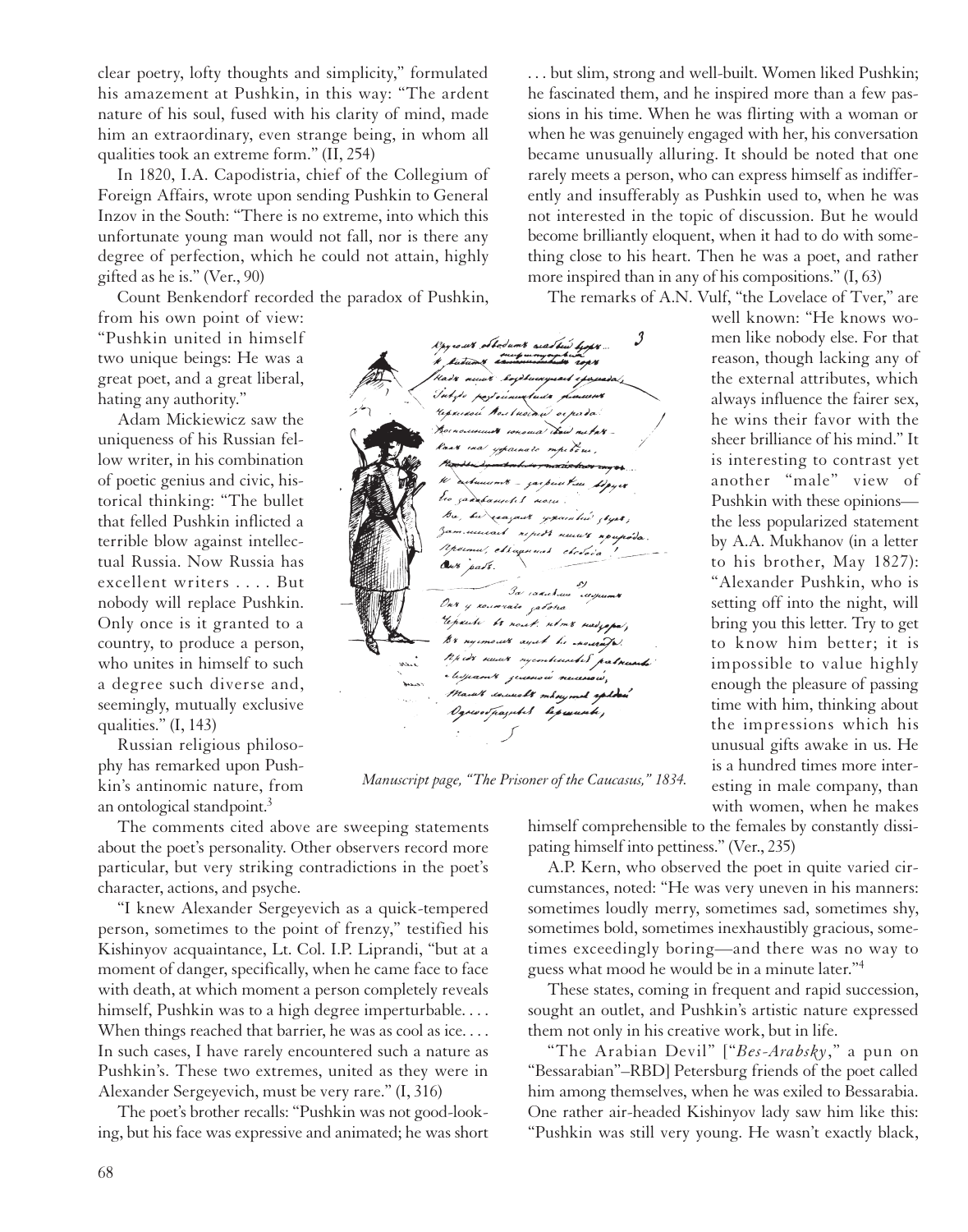but swarthy, or sun-burned. He was kind, well-mannered, but a mischief-maker. I would tell him, 'You're such a child!' And he called me a rose in the sweetbriar. I would say to him, 'You'll be jealous.' And he'd say, 'No! No! Never.' He would improvise verses for us. Pushkin would often walk in the city park. But every time, he put on a different costume. You'd look, and there would be Pushkin as a Serb or a Moldavian. Ladies of his acquaintance gave him the clothes. The Moldavians were wearing cassocks at the time. Another time, you'd look, and

Pushkin would be a Turk. . . . When he walked about in ordinary clothes, in his overcoat, then he'd always have one side over his shoulder, and the other dragging on the ground. He called this 'general-style.' . . ." (Ver., 25) In imitation of Byron, he amused himself with ethnic costuming in Kishinyov. Later, while living at Mikhailovskoye, he appeared in Russian peasant dress at the fair outside the Svyatogorsk Monastery.

In research on Pushkin's drawings, A. Efros has shown convincingly that his numerous self-portraits are a brilliant graphic record of the various states of his sensitive nature, his habit of adopting various historical roles, or, at times, playing a game with time, when he would assume an age that was still ahead of him, or identify himself with his adversaries and opponents, or with great fellow writers—Dante, Griboyedov, or Mickiewicz.

His contemporaries did not see

the world of his manuscripts [decorated with the drawings–RBD], but they did not fail to notice the internal contradictions in his nature, as captured in the portrait by O.A. Kiprensky,\* which gained popularity at an Academy of Arts exhibition. "There is the poet Pushkin, don't bother looking at the caption: Having seen him in person even once, you will immediately recognize his penetrating eyes and his mouth, which has the shortcoming of ceaseless trembling. . . ." (Ver., 239) "If you look at his face, starting from the chin, you will seek in vain for some expression of the poetic gift, until you reach the eyes. But his eyes will stop you without fail: You see in them rays of the fire, which heats his verses." (Ver., 237) "Pushkin's

 $\overline{\phantom{a}}$ 

physiognomy is so special and expressive, that any good painter can capture it, but at the same time, it changes and shifts so much, that it is difficult to imagine that any portrait of Pushkin could give a true idea of him." (Ver., 232)

That was said in 1827. After Pushkin's death, his acquaintance V.A. Nashchokina recalled, "I have seen many portraits of him, but sadly I must admit that not one of them conveyed even one-hundredth of the spiritual beauty of his face—especially his amazing eyes. . . . In my whole long life, I have never seen any other eyes like

> that." His eyes were light blue, or sometimes dark blue.

In 1827, when Pushkin was at the zenith of his fame, O.A. Kiprensky saw his task as the creation of an ideal image of the genius of Russian poetry. Pushkin's poetic message to Kiprensky refers to this, joking:

As in a mirror-glass I see Myself; the mirror flatters me . . . In Paris, Dresden, and in Rome, Thus will my look henceforth be known.

The possibility of including the Russian genius in the context of European Romanticism could have been realized, had the portrait been toured with the Orest Kiprensky exhibition. European culture was elaborating the canon of the "Great Poet." In *The Romantic School,* Heinrich Heine summarized the process:

In Goethe, the coincidence of the personality with the gift, which is demanded of extraor-

dinary people, was experienced in all its fullness. ... His outward appearance was just as weighty as the word that lived in his creations, and his image was harmonious, clear, joyful, nobly proportioned, so that one could have studied Greek art from him, as from a Greek statue.... When I visited him in Weimar, standing in front of him, I must say that I involuntarily looked to the side, to see if the eagle with lightning in its beak were there by him. I nearly started speaking to him in Greek. . . . Goethe smiled. He smiled with those same lips, with which once he kissed the beautiful Leda, Europa, Danae, Semele, and so many other princesses and mere nymphs.<sup>5</sup>

Russia picked up from Europe the Romantic myth of the poet as "ruler of souls." Pushkin was compared with Goethe, although rarely, and with Lord Byron constantly,



*Manuscript title page, "The Golden Cockerel," 1834.*

<sup>\*</sup> See inside front cover, this issue.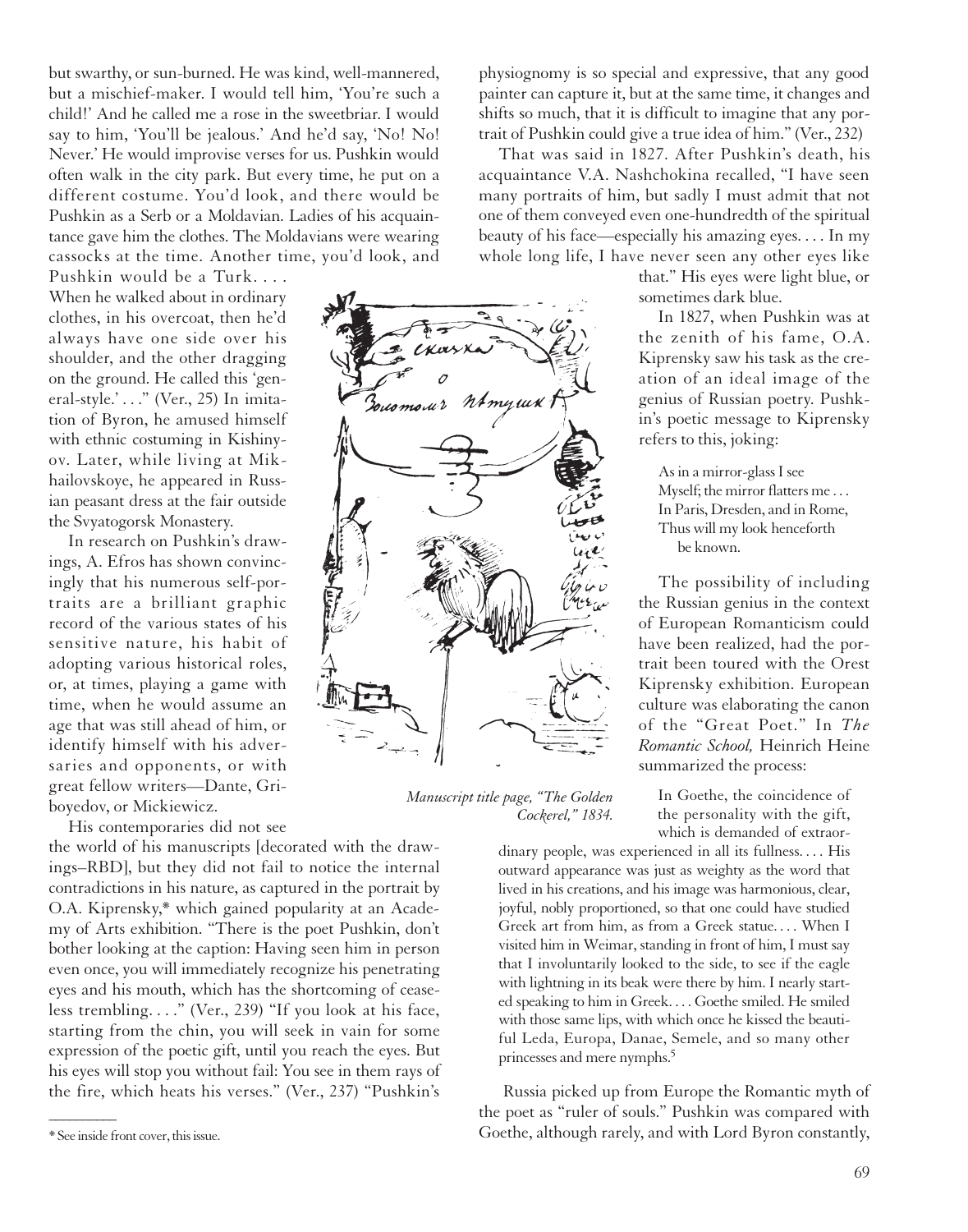by his admirers and persecutors alike. Ecstatic devotees named the author of "The Prisoner of the Caucasus," the Northern Byron. "Half-Milord"\* Vorontsov didn't give a hoot for either of them: "He is a weak imitator of Byron, who is a disreputable model." After the death of the great Russian poet, Thaddeus Bulgarin spitefully characterized Pushkin's mode of behavior: "He posed as Byron." Let us not, however, exaggerate the Byronism of Pushkin, who, into whatever framework or convention or cliché he was inserted, always broke it.

Readers of Pushkin were often confronted with surprises and paradoxes, upon comparing the lyric hero of his works, with the living, real Alexander Sergeyevich.

M.P. Pogodin recorded in his diary his first meeting with Pushkin: "He stayed for five minutes, a fidgety and outwardly indifferent person. . . ." But the same Pogodin also witnessed the author's reading of *Boris Godunov* at the Venevitinovs' house on Krivokolenny Alley:

The high priest of majestic art, whom we expected, was a slight, almost puny person, fidgety, with long hair, curly at the ends, without pretensions, and with lively, quick eyes and a quiet, pleasant voice, wearing a black frockcoat, a black vest buttoned all the way up, and a carelessly knotted tie. Rather than the lofty language of the gods, we heard simple, clear, ordinary, and, at the same time, very poetical, engaging speech! The first parts were received quietly and calmly, or, perhaps, with some perplexity. But as he continued, the sensations intensified. The scene of the chronicler with Grigori stunned everybody. And when Pushkin reached Pimen's story about Ivan Grozny visiting the Kirillov Monastery, and the novices' prayer, "And may the Lord send down peace to his soul, suffering and stormy," we practically lost consciousness. . . . Our hair was standing on end. It was impossible to restrain ourselves—one person jumped from his seat, another shouted aloud. One moment there was silence, the next a burst of exclamations, for example at the False Dmitri's verses: "*Ten Groznogo menya usynovila.*" ["The shade of Grozny adopted me as his son."] The reading finished. We looked at each other for a long time, and then threw ourselves upon Pushkin. There were embraces, a roar arose, laughter broke out, tears flowed, and congratulations.... Oh, what a marvelous morning that was, leaving an impression for my entire life. (Ver., 212)

S.P. Shevyryov thought Pushkin looked handsome, when he was reading *Boris Godunov.* Somewhat earlier, at Mikhailovskoye, Anna Petrovna Kern had listened with

\* Pushkin's superior during his Foreign Ministry assignment to Odessa, M.S. Vorontsov was a member of the Anglophile aristocratic Vorontsov family. The poet mocked him as "Half-Milord" in a famous epigram translated on page 45 of this issue.–RBD

delight to the author's reading of "The Gypsies." "... He had a singing, melodic voice, just as he says about Ovid in 'The Gypsies': 'A voice like the sound of waters.'"

Witnesses relate to us the inimitable features of Pushkin's mode of behavior, from childhood until his death—his pronounced emotionality, his expressiveness, and, in his youth, extravagance and attempts to shock those around him. He might crawl under the table to retrieve a rough draft, discarded by Zhukovsky: "What Zhukovsky throws away, we may yet put to good use." Sitting in a theater box, he fanned himself with his wig, removing it from his shaven head; like Onegin, he went "between the chairs among the feet." He "applauded" on the bald head of a self-satisfied official, sitting in front of him. At the Turgenevs' house, he jumped onto the table and, sprawling out, wrote his ode "Liberty," while looking out the window at the tyrant's empty monument, the Mikhailov Castle. On another occasion at the same house, taking Ivan Pushchin by surprise, he sneaked up behind him and whispered to his Lycée friend, who had concealed from him his membership in a secret society, "I've caught you at last. Is this a meeting of your society?"

He issued a challenge to Baron Korf, when the latter beat one of his servants; in the duel with Kyukhelbeker, who in anger had aimed at his forehead and missed, Pushkin fired into the air and then offered Kyukhla his hand, with the words: "Enough of this foolishness, dear friend; let's go drink tea!" (Ver., 74)

In Kishinyov, Pushkin beat some Moldavian boyars with candlesticks, for which that "good mystic," General Inzov, put him under house arrest and took away his boots. Then he wrote his verses all over the whitewashed walls of his cabin, and carpeted the floor with rough drafts. "The Russian community in Kishinyov was chiefly military. Pushkin stood out because of his peculiar clothes, his head, which was shaved after a fever, and his red skullcap. At dinners, the servant waiting on the table usually skipped him, for which he was merrily indignant at Kishinyov." (L.S. Pushkin)

In Odessa, he had a pirate friend whom he called "retired corsair Morali," i.e., the Moor Ali [but also, in Russian, "of morals"–RBD]. He called him his "kinsman," and liked to sit on this giant's lap. (Ver., 138)

When he was misunderstood or did not want to explain himself, he would act in ways that were quite unexpected for the person he was speaking with. For example, when Ivan Pushchin in 1820 reproached him for playing up to the lions of society at the theater, he didn't object, but simply . . . tickled him. In 1828, he was all eyes for the author of a play about the Time of Troubles, who had managed to omit the False Dmitri

 $\overline{\phantom{a}}$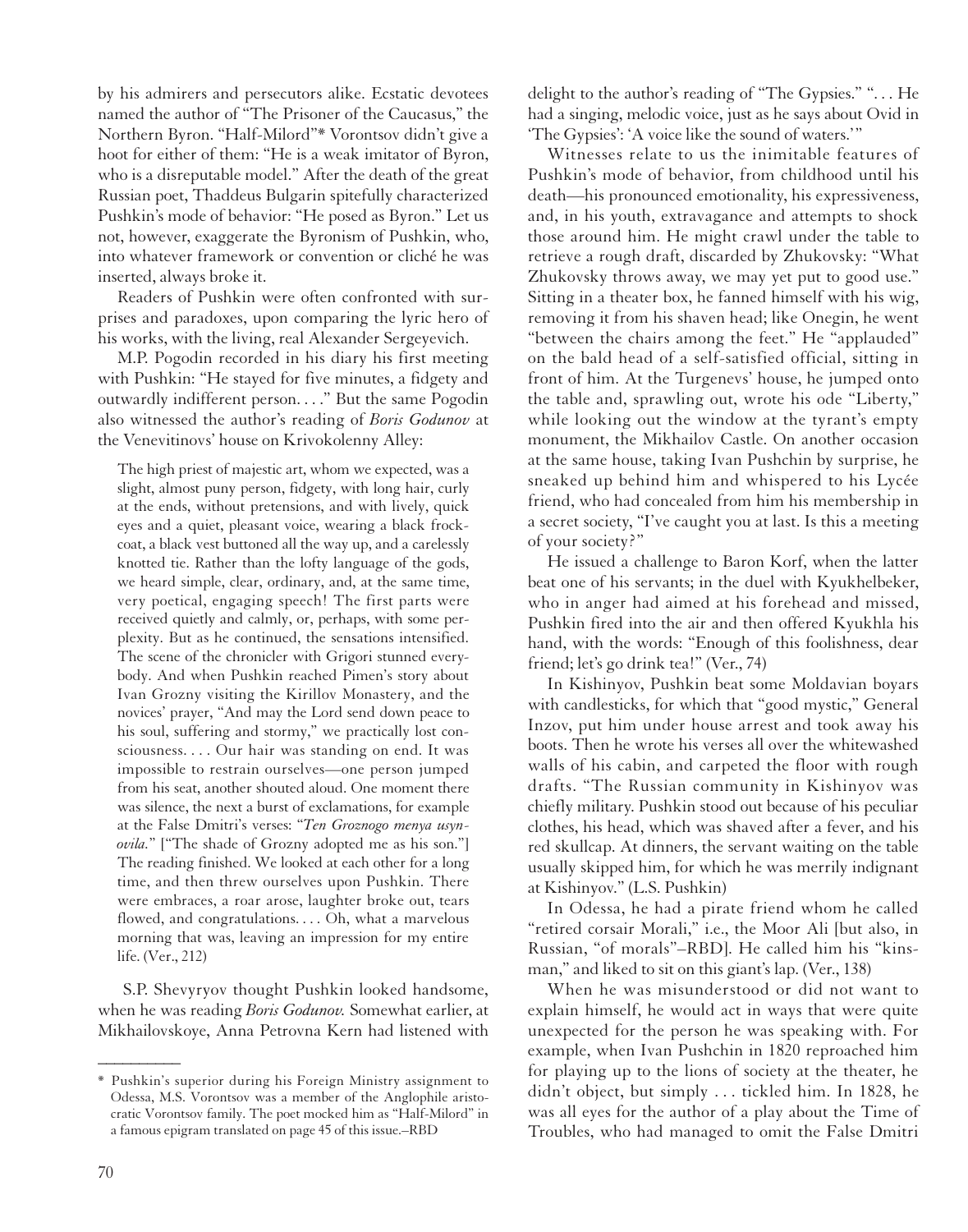(this was reported by Baron Rozen).

He expressed sympathy and friendship openly and demonstratively. Anna Kern says that he and Delvig would kiss each other's hands when they met. In 1826, he cried to V.P. Zubkov, a friend of Pushchin, "I cannot live without you!"

He loved to repeat verses that he liked, both his own and those of others. In the fall of 1828, for example, visiting A.P. Kern in a room at Demutov's Tavern, he entered with the words, "The battle has struck. Poltava's battle!" He was writing "Poltava" at the time.

In 1836, he fell on his knees before Karl Bryullov, begging him for a picture that he liked. (Tatyana Galushko

suggests that it was a caricature of Louis de Heeckeren, the Dutch ambassador.)

He shocked the Emperor with his free behavior at an audience in the Kremlin, Sept. 8, 1826. Fetched by a Feldjäger from Mikhailovskoye and brought directly to the palace, half frozen on the road, the poet warmed him-



*Manuscript sketches for "Tale of the Priest and of His Workman Balda," 1830.*

self by standing with his back to the fireplace, then leaned against a table and nearly sat on it.

His tears and laughter were almost always unexpected for those around him. The Decembrist I.D. Yakushkin recalled tears springing into Pushkin's eyes at Kamenka, when a conversation about the secret society was turned into a joke. N.M. Karamzin showed P.Ya. Chaadayev a sofa, drenched with the tears of the young poet (after a misunderstanding about a note, which had fallen into the hands of the historian's wife, Katerina Andreyevna). He cried when Gogol read aloud *Dead Souls,* and exclaimed, "God, how sad our Russia is!"

Many people remembered his open, white-toothed, unpretentious laugh. At a visiting Frenchman's lectures on literature, Pushkin laughed, almost aloud, and people said it spoiled the lecture. (Ver., 227)

A gypsy woman from a Moscow chorus remembered this person, who looked so unlike others: "Slight, with thick lips and curly hair. . . . The minute he saw me, he was dying with laughter, with white teeth, big teeth, that sparkled. . . . I burst out laughing, too, except he seemed very ugly to me. And I said to my friends in our gypsy language, '*Dyka, dyka, ne na lacho, tako vasheskeri!*'—'Look,' it means, 'Look how ugly he is, just like a monkey!' " (II, 209)

"What are they saying about *Onegin?*" he asked K. Polevoy. "They say you're repeating yourself: They discovered that you mentioned fly-swatting twice." He burst out laughing, "No! Is that really what they're saying?"

N.M. Yazykov reports that the poet I.I. Dmitriyev, during one of his visits to the English Club on Tverskaya, noted that there could be nothing stranger than the name of this club: the Moscow English Club. Pushkin, overhearing, laughed and told him that we have even stranger names of things. "Like what?" asked Dmitriyev,

surprised. "The Imperial Philanthropic Society," answered Pushkin (whose relations with the Court were strained at the time). Adam Mickiewicz reports another of Pushkin's jokes. Running into him on the street, Pushkin stood aside and said: "Out of the way, deuce, the ace is coming!" Mick-

iewicz replied, "The deuce is a trump, and beats the ace!" (I, 139)

P.A. Vyazemsky recalled how Pushkin would blush: "I remember, and can even still hear, how Princess Zinaida Volkonskaya sang his elegy, 'The light of day has dimmed,' in his presence on the very first day of their acquaintance. Pushkin was keenly touched by the flattery of this refined and artistic flirtation. As usual, the color rushed to his face. This childlike or feminine sign of great sensitivity was unquestionably an expression of internal turmoil, or joy, or annoyance, or any tremendous feeling." (I, 148)

He expressed negative emotions in terrible ways. "Once, in a fit of jealousy, he ran five versts under a blazing sun, bareheaded" (L.S. Pushkin). Rage, or suspicion that he was being insulted, would provoke an outpouring of bile. When his request to be assigned to the Army in action against the Turks was refused, he "fell into morbid despair, lost his appetite, and could not sleep; bile welled up, and he became seriously ill." (Ver., 255) V.A. Sollogub was shaken by Pushkin's state in November 1836: "...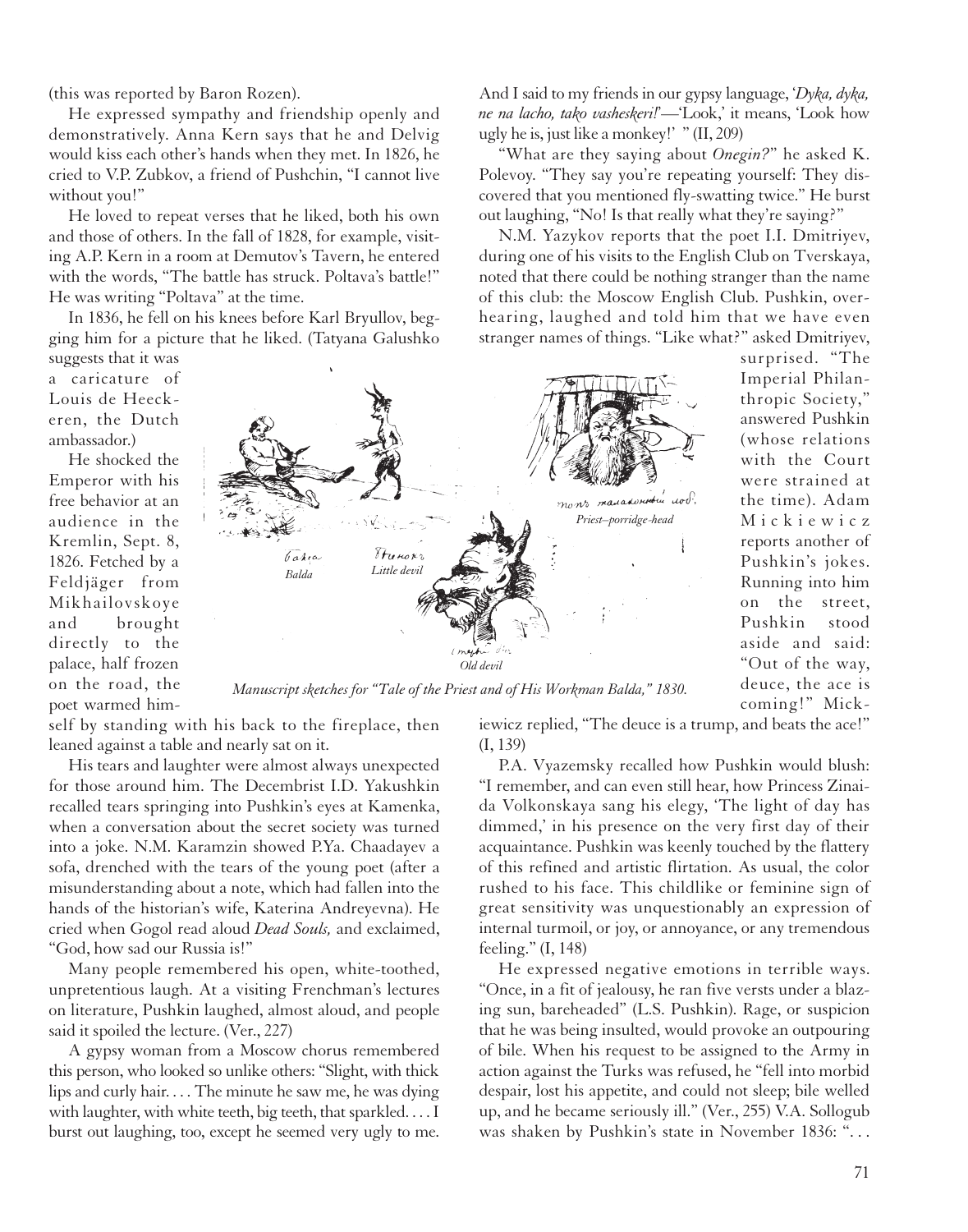He read me his famous letter to the Dutch ambassador, in its entirety. His lips were trembling, his eyes bloodshot. He was so terrible, that I did then understand that he really was of African extraction. How could I object against such a crushing passion?" (II, 304)

Two years earlier, the same Count V.A. Sollogub saw Pushkin carrying out his onerous duties at the party at Peterhof, held each year in honor of the Empress Alexandra Fyodorovna. "He was riding in the court carriage, with the court suite. His well-known, somewhat worn Spanish scarf was draped over his Kammerjunker's uni-

form, with lace. Under the threecornered hat, his face seemed sorrowful, stern, and pale. Tens of thousands of people saw him not in the glory of the national poet, but in the garb of a courtier just starting out."6

Pushkin considered the physical expression of passions to be a rather complex matter for a writer. As for his own mimicry and expressions, they were, evidently, impossible to reproduce. At any rate, the Lycée musician and mime Mikhail Yakovlev, nicknamed "Clown of the Two Hundred Faces," was unable to include Pushkin in his repertoire. Alexander Pushkin's own repertoire of amazing roles exceeded two hundred by far. It was created in his work and life, and comprised both those conceived by the author, and the unintentional, seen by a reader or viewer everything that was within the style of romantic behavior, as well as what broke out of that framework, and both what was written down in words or drawings by

the poet, and what memoir writers witnessed.

Research remains to be done on literary parallels and the author's identification with his heroes, but here is an incomplete list of the poet's ethnic and socio-political masks: Turk, Serb, Moldavian, Greek, Gypsy, Jew (in Kishinyov). He calls himself "a stern Slav," but also "descendant of ugly Negroes," and "kinsman" of the Odessa Moor. "Moorish blood, which mixed soot into our Slavic milk," was the impression one Pole had about his external appearance (Ver., 252). He was also "the Frenchman"—his nickname at the Lycée; "the foreigner," as a noble lady in Tver saw him; "a peasant," at the fair by the Svyatogorsk Monastery, where he made an impression on Archbishop Yevgeni of Pskov; a petty official, whom Count Vorontsov could dispatch to monitor a locust infestation; a half-educated fellow (his own notation about himself, in a travel record during a journey with Rayevsky); or, a waiter in a hotel in Chernigov, as A.I. Podolinsky from Petersburg thought, seeing him at the bar. A strange horseman in a felt cloak and a round hat with an off-center peak, tearing off to do battle with the Turks in the Erzurum campaign ("Rayevsky's sol-



*Manuscript title page, "Dramatic Scenes," 1830. Plays include "Mozart and Salieri"and "The Stone Guest," a treatment of the Don Juan story.*

diers, seeing him in his black frock-coat and with a shining cylinder on his head, took him for the regimental priest and called him Father of the Dragoons"—M.V. Yusefovich). The Governor of Nizhny Novgorod suspected he was an inspector general, when he was travelling around places linked with Pugachov; on the same journey, Pushkin's servant would call him sometimes "Count" and sometimes "General," when they stopped at the postal way-stations. He was a monk, in his jesting self-portrait as a novice, tempted by a devil.

Aristocrat, man of society, Kammerjunker, titular counsellor—this was the range of his real-life lines of work. After the death of Karamzin, he was titled Russia's historiographer.

Some of his favorite items of attire testify to his interest in international political events: an American cape, a Spanish scarf, a Moldavian red cape, a "broad Bolivar," a shaggy moun-

taineer's hat, a Turkish fez, and the hat of an Italian carbonari.

He had a great repertoire of comical and satirical masks. "Monkey," "Cross between a Monkey and a Tiger"—these were his nicknames at the Lycée. "Cricket" was his nickname in the literary society, Arzamas. "Nephew-imp" (nephew of the poet Vasili Lvovich Pushkin). "Devil," "shaitan" (the opinion of Ossetians, frightened by his cries on the Georgian Military Highway); "madman" (in the view of an adolescent girl in Kamenka); "jester" (his fear: "what Mashka and especial